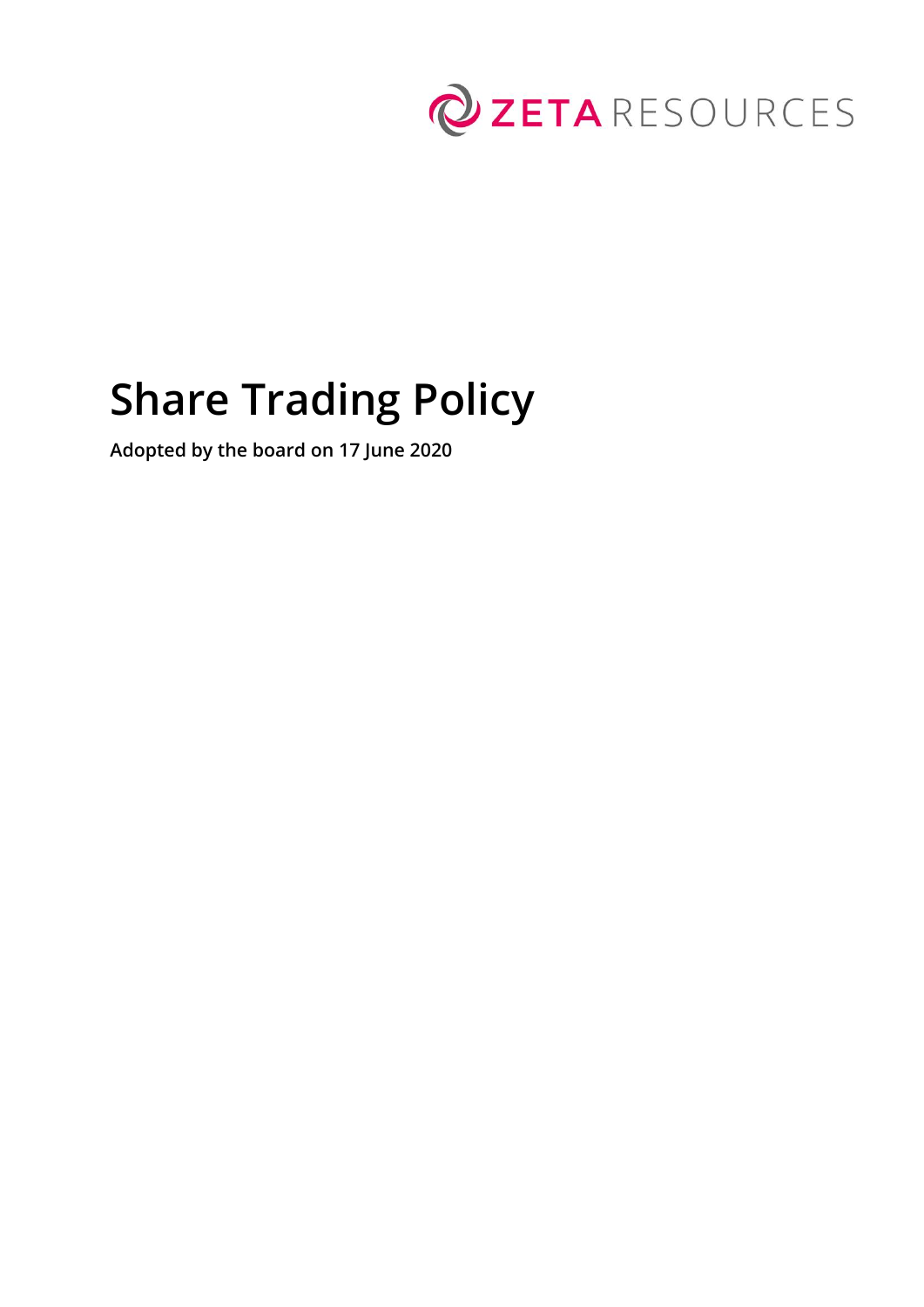# **Share Trading Policy**

# **Zeta Resources Limited (the "company")**

This share trading policy sets out the company' policy regarding trading in the company's securities. This policy is separate from, and additional to, the legal constraints imposed by applicable law, the *Companies Act 1981* of Bermuda, and the *Corporations Act 2001 (Cth)* of Australia ("Corporations Act"), to the extent it applies to the company, and *the Australian Securities Exchange ("ASX") Listing Rules.*

# **1. Scope of this policy**

- **1.1** This policy applies to all directors, executives, employees, contractors, consultants and advisors (together "Designated Persons") of the company and its subsidiaries.
- **1.2** In this policy, "Company Securities" includes:
	- (a) any shares in the company;
	- (b) any other securities issued by the company such as debentures and options;
	- (c) derivatives and other financial products issued by third parties in relation to the company's shares, debentures and options; and
	- (d) any shares or securities in any of the entities in which the company owns shares or securities ("Investee Companies").
- **1.3** In this policy to "deal" in Company Securities includes:
	- (a) subscribing for, purchasing or selling Company Securities or entering into an agreement to do any of those things, as principal or agent;
	- (b) advising, procuring or encouraging another person (including a family member, friend, associate, colleague, family company or family trust) to subscribe for, purchase, sell Company Securities or enter into any agreement to do any of those things; and
	- (c) entering into agreements or transactions which operate to limit the economic risk of a person's holdings in Company Securities.
	- (d) In this policy "Key Management Personnel" means a director, executive or senior manager of the company, or such other person who is key management personnel within the meaning of Accounting Standard AASB 124<sup>1</sup> .

# **2. Purpose of this policy**

- **2.1** This policy sets out the circumstances in which the Designated Persons may deal in Company Securities with the objective that no Designated Person will contravene the requirements of the Applicable Laws.
- **2.2** The purpose of this policy is to:
	- (a) ensure that the Designated Persons adhere to high ethical and legal standards in relation to their personal investment in Company Securities;
	- (b) ensure that the personal investments of the Designated Persons do not conflict with the interests of the company and those of other holders of Company Securities;
	- (c) preserve market confidence in the integrity of dealings in Company Securities; and
	- (d) ensure the reputation of the company is maintained.
- **2.3** This policy is not designed to prohibit the Designated Persons from investing in Company Securities but does recognise that there may be times when Designated Persons cannot, or should not, invest in Company Securities. This policy provides guidance to Designated Persons as to the times when Designated Persons may deal in Company Securities.

<sup>1</sup> Key management personnel are those persons having authority and responsibility for planning, directing and controlling the activities of the entity, directly or indirectly, including any director (whether executive or otherwise) of that entity. AASB 124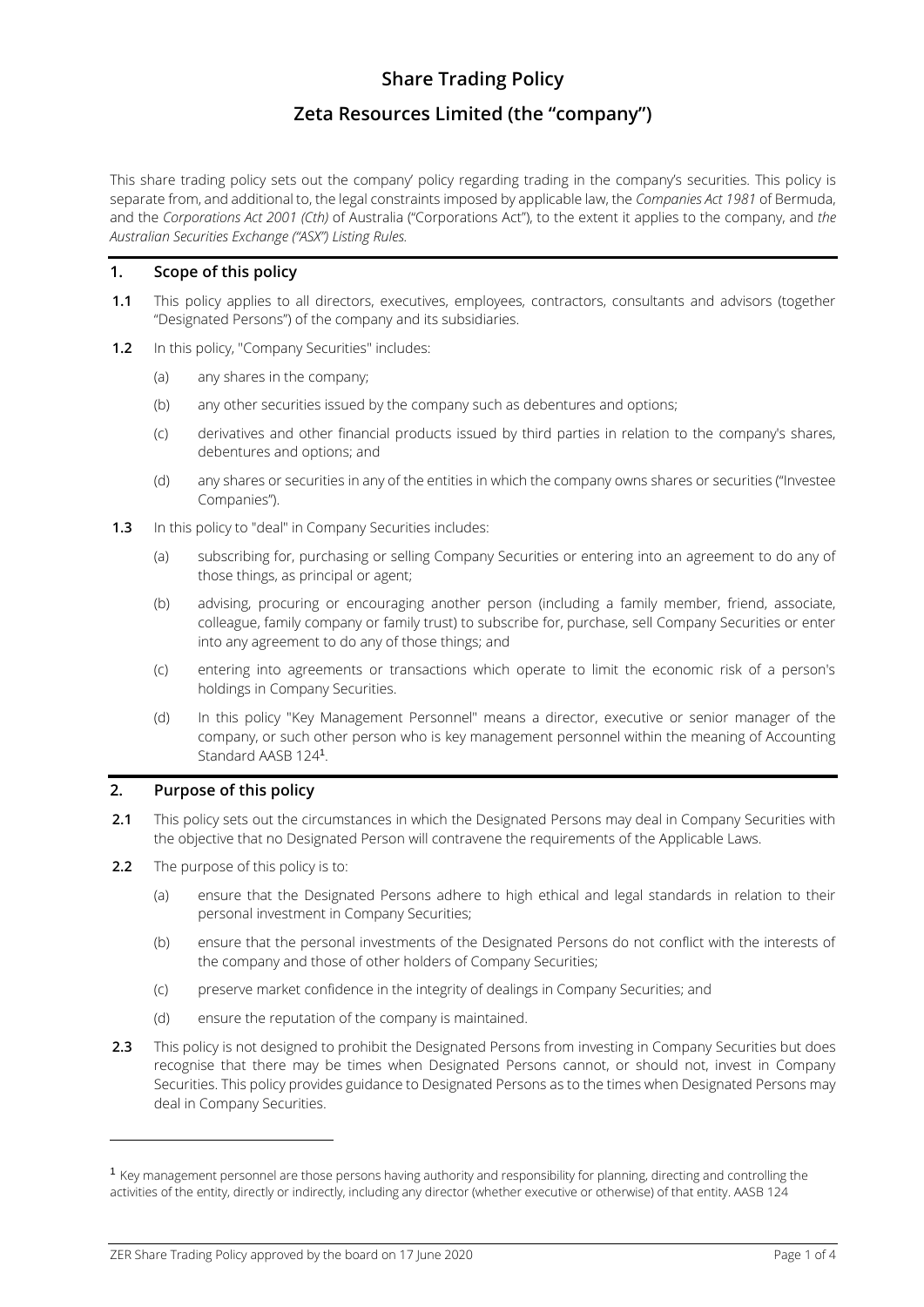# **3. Outline of** *Corporations Act* **requirements**

- **3.1** A person is in possession of "inside information" in relation to a company in circumstances where:
	- (a) the person possesses information that is not generally available and, if the information were generally available, a reasonable person would expect it to have a material effect on the price or value of any such company's securities; and
	- (b) the person knows, or ought reasonably to know, that the information is not generally available and, if it were generally available, a reasonable person would expect it to have a material effect on the price or value any such company's securities.
- **3.2** A reasonable person would be taken to expect information to have a material effect on the price or value of company's securities if the information would, or would be likely to, influence persons who commonly invest in securities in deciding whether or not to deal in the relevant company's securities in any way. It does not matter how the Designated Person came to have the inside information.
- **3.3** If a Designated Person possesses "inside information" in relation to a company, the person must not:
	- (a) deal in any securities of such company in any way; nor
	- (b) directly or indirectly communicate the information, or cause the information to be communicated, to another person if the person knows, or ought reasonably to know, that the other person would, or would be likely to, deal in any securities of such company in any way or procure a third person to deal in any securities of such company in any way.
- **3.4** The Designated Persons may obtain inside information in relation to another company. For example, in the course of negotiating a transaction with the company, another company might provide confidential information about itself.
- **3.5** A Designated Person who deals in Company Securities while in possession of "inside information" will be liable to both civil and criminal penalties.
- **3.6** Unpublished price sensitive "inside information" is information which the market is not aware and that a reasonable person would expect to have a material effect on the price or value of the Company's Securities, and includes:
	- (a) a proposed major acquisition or disposition;
	- (b) a significant business development or a proposed change in the nature of the company's business;
	- (c) details of material contracts that are being negotiated by the company;
	- (d) potential litigation that would have a substantial effect on the company;
	- (e) a proposed change to the share capital structure of the company; and
	- (f) a major change to the board or senior management.

#### **4. Company's policy on dealing in Company Securities**

- **4.1** No short-term trading: The company encourages directors and employees to adopt a long-term attitude to their investment in the company's securities.
- **4.2** Key Management Personnel must not deal in Company Securities at any time if the director or senior executive is in possession of any inside information relating to those securities.
- **4.3** Closed periods applicable to Key Management Personnel: Key Management Personnel must refrain from dealing in Company Securities during the following periods (unless exceptional circumstances apply as provided under paragraph 4.4):
	- (a) the two weeks prior to the release of the company's preliminary full-year results (ASX Appendix 4E); and
	- (b) the two weeks prior to the release of the company's half-year results (ASX Appendix 4D);

together the "Closed Periods".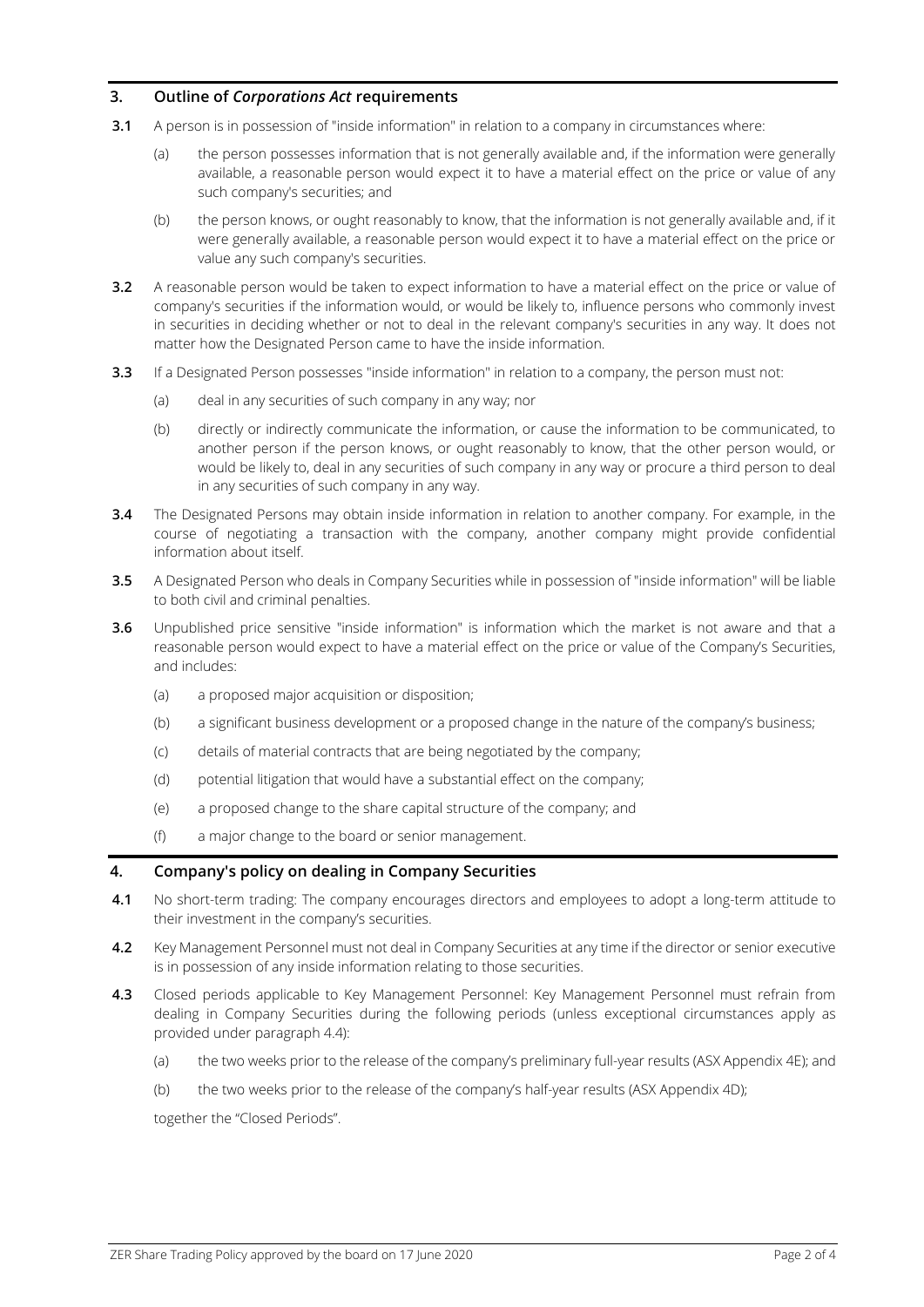- **4.4** Exceptional circumstances: Subject always to paragraph 4.2, dealing in Company Securities by Key Management Personnel during a Closed Period may be permitted with the prior written approval of the Chairman, or in his absence, the board or the managing director, if the following exceptional circumstances apply:
	- (a) severe financial hardship;
	- (b) in order to comply with an undertaking given to, or an order by, a court; or
	- (c) such other exceptional circumstances as may from time-to-time be determined by the Chairman, or in his absence, the Board or the Managing Director.
- **4.5** Employees other than Key Management Personnel: Employees who are not Key Management Personnel may deal in Company Securities at any time provided the employee is not in possession of any inside information relating to those securities.
- **4.6** Exceptions to the policy: Subject to the insider trading provisions of the Corporations Act, Designated Persons may at any time:
	- (a) acquire ordinary shares in the company by conversion of securities giving a right of conversion to ordinary shares;
	- (b) acquire Company Securities under a bonus issue made to all holders of securities of the same class;
	- (c) acquire Company Securities under a dividend reinvestment plan, a rights issue or a share purchase plan that is available to all holders of securities of the same class;
	- (d) acquire, or agree to acquire, options under a company share option plan;
	- (e) exercise options acquired under a company share option plan (but may not sell all or part of the shares received upon exercise of the options other than in accordance with these procedures);
	- (f) transfer the Company Securities already held into a superannuation fund or other saving scheme in which the Designated Person is a beneficiary;
	- $(g)$  invest in, or trade unit of, a fund or other scheme where the assets of the fund or other scheme are invested at the discretion of a third party; and
	- (h) accept a takeover offer.
- **4.7** Where there is an active buy-back programme in place, and the Designated Persons are not in possession of any inside information relating to the Company Securities, the Closed Periods shall not apply to the buy-back programme.

# **5. Consequences of breach**

Strict compliance with this policy is mandatory for all persons covered under this policy. Breaches of this policy may damage the company's reputation in the investment community and undermine confidence in the market for Company Securities. Accordingly, breaches will be taken very seriously by the company and will be subject to disciplinary action, including possible termination of a person's employment or appointment.

#### **6. Notification of proposed trade in Company Securities**

# **6.1 Directors**

- (a) Prior to trading in (either buying or selling) the Company's Securities, directors must notify the Chairman (or in the case of the Chairman he must notify the other directors) of their intention to trade and confirm that they are not in possession of any inside information.
- (b) In accordance with the ASX Listing Rules, a director must notify the ASX within 5 business days after any change in the director's relevant interest in securities of the company or a related body corporate of the company.
- (c) A director must notify the Company Secretary in writing of the requisite information within 2 business days in order for the Company Secretary to make the necessary notifications to ASIC and ASX as required by the ASX Listing Rules.